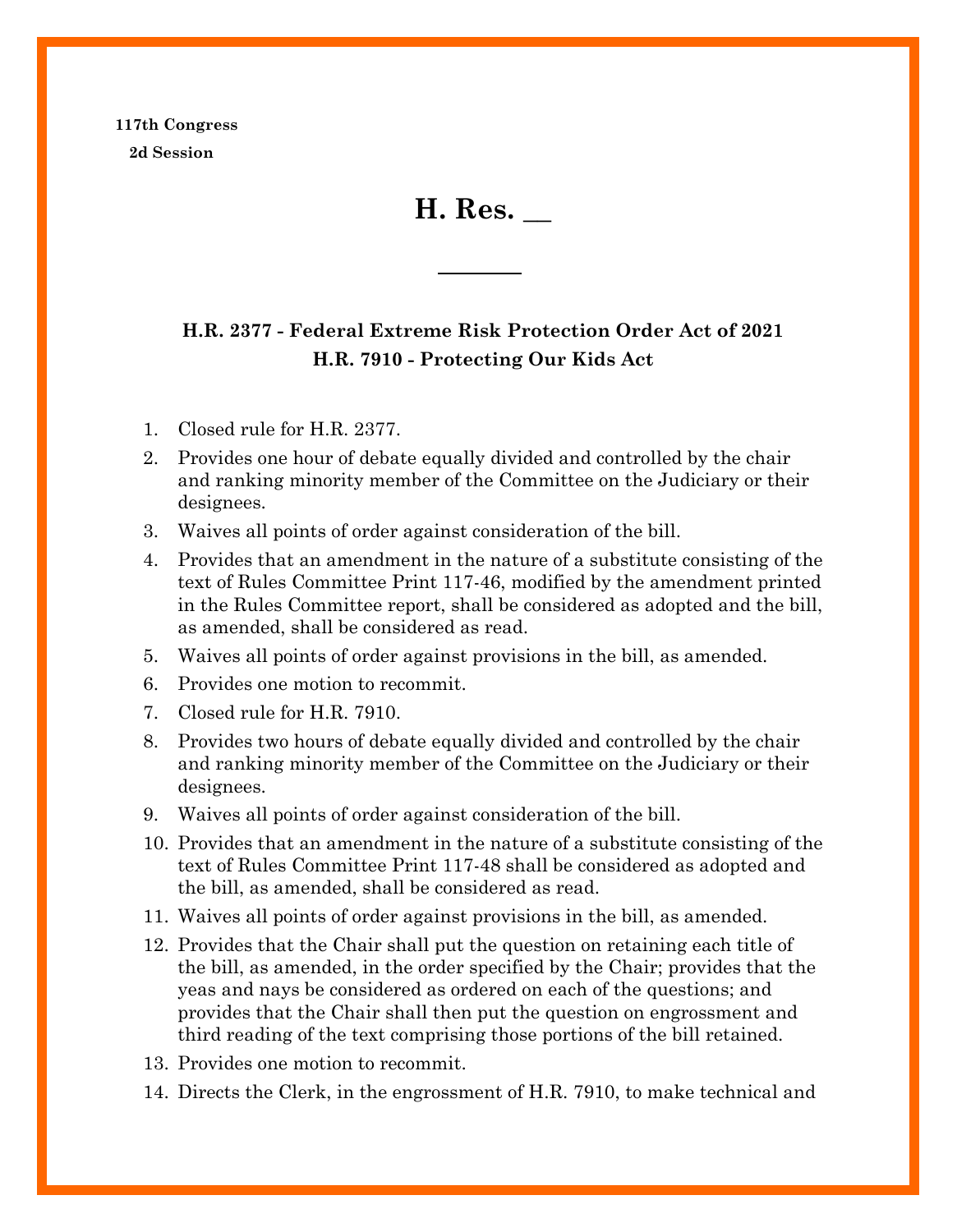conforming changes in the event a portion of the bill is not retained.

- 15. Provides that House Resolution 1151 is hereby adopted.
- 16. Provides that House Resolution 1152 is hereby adopted.
- 17. Provides that House Resolution 188, agreed to March 8, 2021 (as most recently amended by House Resolution 1097, agreed to May 10, 2022), is amended by striking "June 10, 2022" each place it appears and inserting (in each instance) "June 17, 2022".

## **RESOLUTION**

*Resolved,* That upon adoption of this resolution it shall be in order to consider in the House the bill (H.R. 2377) to authorize the issuance of extreme risk protection orders. All points of order against consideration of the bill are waived. In lieu of the amendment in the nature of a substitute recommended by the Committee on the Judiciary now printed in the bill, an amendment in the nature of a substitute consisting of the text of Rules Committee Print 117-46, modified by the amendment printed in the report of the Committee on Rules accompanying this resolution, shall be considered as adopted. The bill, as amended, shall be considered as read. All points of order against provisions in the bill, as amended, are waived. The previous question shall be considered as ordered on the bill, as amended, and on any further amendment thereto, to final passage without intervening motion except: (1) one hour of debate equally divided and controlled by the chair and ranking minority member of the Committee on the Judiciary or their respective designees; and (2) one motion to recommit.

Sec. 2. Upon adoption of this resolution it shall be in order to consider in the House the bill (H.R. 7910) to amend title 18, United States Code, to provide for an increased age limit on the purchase of certain firearms, prevent gun trafficking, modernize the prohibition on untraceable firearms, encourage the safe storage of firearms, and for other purposes. All points of order against consideration of the bill are waived. In lieu of the amendment in the nature of a substitute recommended by the Committee on the Judiciary now printed in the bill, an amendment in the nature of a substitute consisting of the text of Rules Committee Print 117-48 shall be considered as adopted. The bill, as amended, shall be considered as read. All points of order against provisions in the bill, as amended, are waived. The previous question shall be considered as ordered on the bill, as amended, and on any further amendment thereto, to final passage without intervening motion except: (1) two hours of debate equally divided and controlled by the chair and ranking minority member of the Committee on the Judiciary or their respective designees; (2) proceedings under section 3 of this